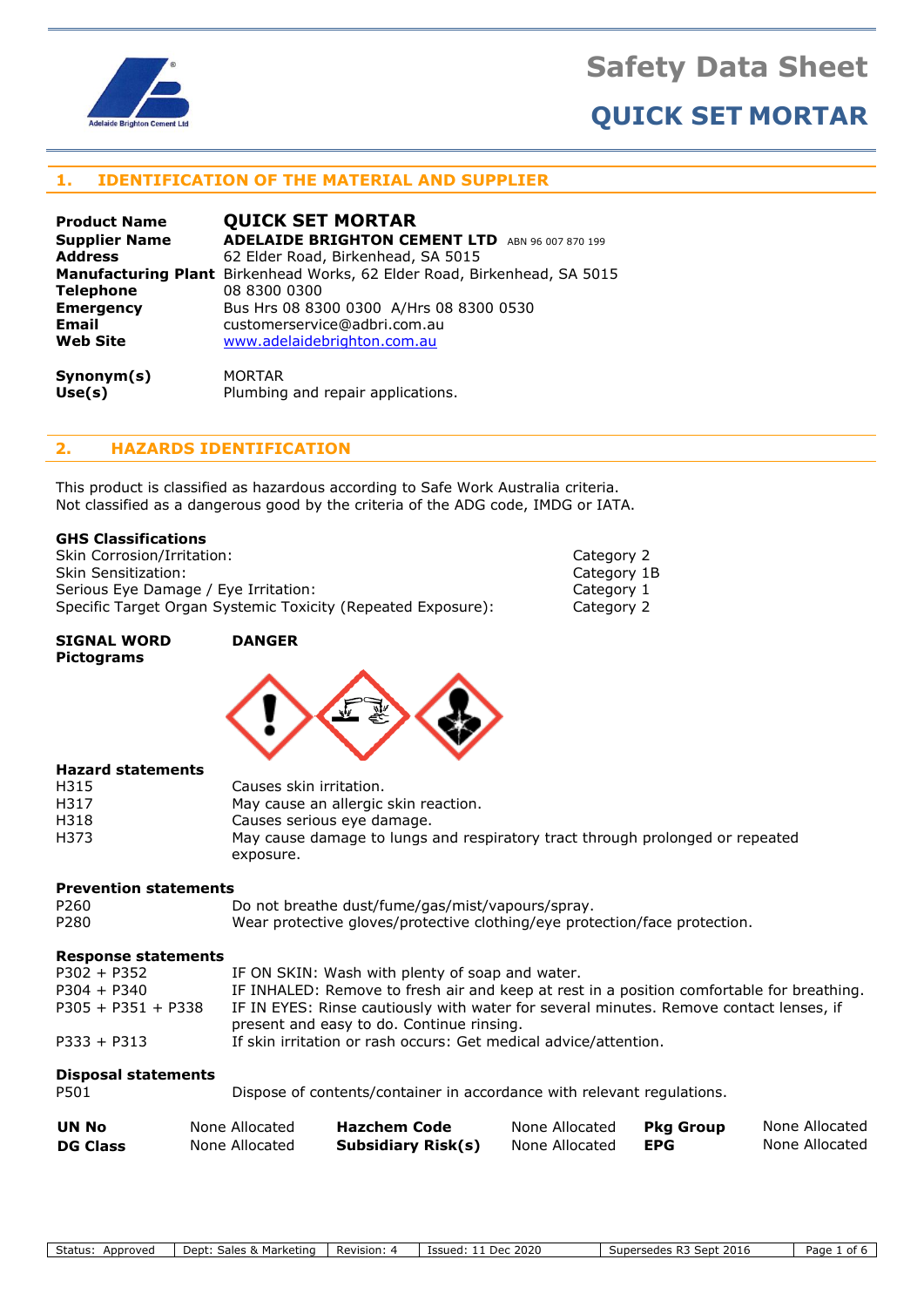

# **3. COMPOSITION/INFORMATION ON INGREDIENTS**

A small proportion of the fine dust associated with this product will contain 'Respirable Crystalline Quartz' (RCQ). While the product is wet and being applied as per the directions on the package the amount of airborne RCQ will be minimal but it is still recommended that proper PPE is worn. Once dry any residues, grinding or strong abrasive forces may reintroduce RCQ into the air so caution should be taken.

| Ingredient                  | <b>Formula</b>                      | Conc.      | CAS No.    |
|-----------------------------|-------------------------------------|------------|------------|
| PORTLAND CEMENT             | Not Available                       | $30 - 35%$ | 65997-15-1 |
| <b>GYPSUM</b>               | CaSO <sub>4</sub> 2H <sub>2</sub> O | $1 - 3\%$  | 10101-41-4 |
| HIGH ALUMINA CEMENT         | Not Available                       | $< 1\%$    | 65997-16-2 |
| CRYSTALLINE SILICA (QUARTZ) | SiO <sub>2</sub>                    | $65 - 75%$ | 14808-60-7 |
| SODIUM CARBONATE            | Na <sub>2</sub> CO <sub>3</sub>     | $< 1\%$    | 497-19-8   |
| CHROMIUM (VI) HEXAVALENT    | $Cr^{6+}$                           | Trace      | 18540-29-9 |

## **4. FIRST AID MEASURES**

- **Eye** Flush thoroughly with flowing water for at least 15 minutes and seek medical attention if symptoms persist. If wet cement is splashed into the eyes flush thoroughly with flowing water for 15 minutes and seek urgent medical attention.
- **Inhalation** Remove from dusty area to fresh air. If symptoms persist, seek medical attention.
- **Skin** Remove heavily contaminated clothing immediately. Wash off skin thoroughly with water. A shower may be required. Seek medical attention for persistant irritation or burning of the skin
- **Ingestion** Rinse mouth and lips with water. Do not induce vomiting. Give water to drink to dilute stomach contents. If symptoms persist, seek medical attention.
- Advice to Doctor Treat symptomatically.
- **First Aid Facilities** Eye wash station.

### **Additional Information - Aggravated Medical Conditions**

- **Inhalation** Over exposure resulting from prolonged and repeated inhalation of dust containing crystalline silica can cause bronchitis, silicosis (scarring of the lung.) It may also increase the risk of scleroderma (a disease affecting the connective tissue of the skin, joints, blood vessels and internal organs) and lung cancer. Epidemiological studies have shown that smoking increases the risk of bronchitis, silicosis (scaring of the lung) and lung cancer in persons exposed to crystalline silica.
- **Skin** Prolonged and repeated skin contact with cement in wet concrete, mortars and slurries may result in irritant dermatitis or alkaline burns.
- **Eye I**rritating to the eye. If wet cement is splashed into the eye alkaline burns can cause permanent damage.

## **5. FIRE FIGHTING**

| <b>Flammability</b>       | Non flammable. Does not support combustion of other materials.        |
|---------------------------|-----------------------------------------------------------------------|
| <b>Fire and Explosion</b> | No fire or explosion hazard exists.                                   |
| Extinguishing             | Non flammable; use suitable extinguishing agent for surrounding fire. |
| <b>Hazchem Code</b>       | None.                                                                 |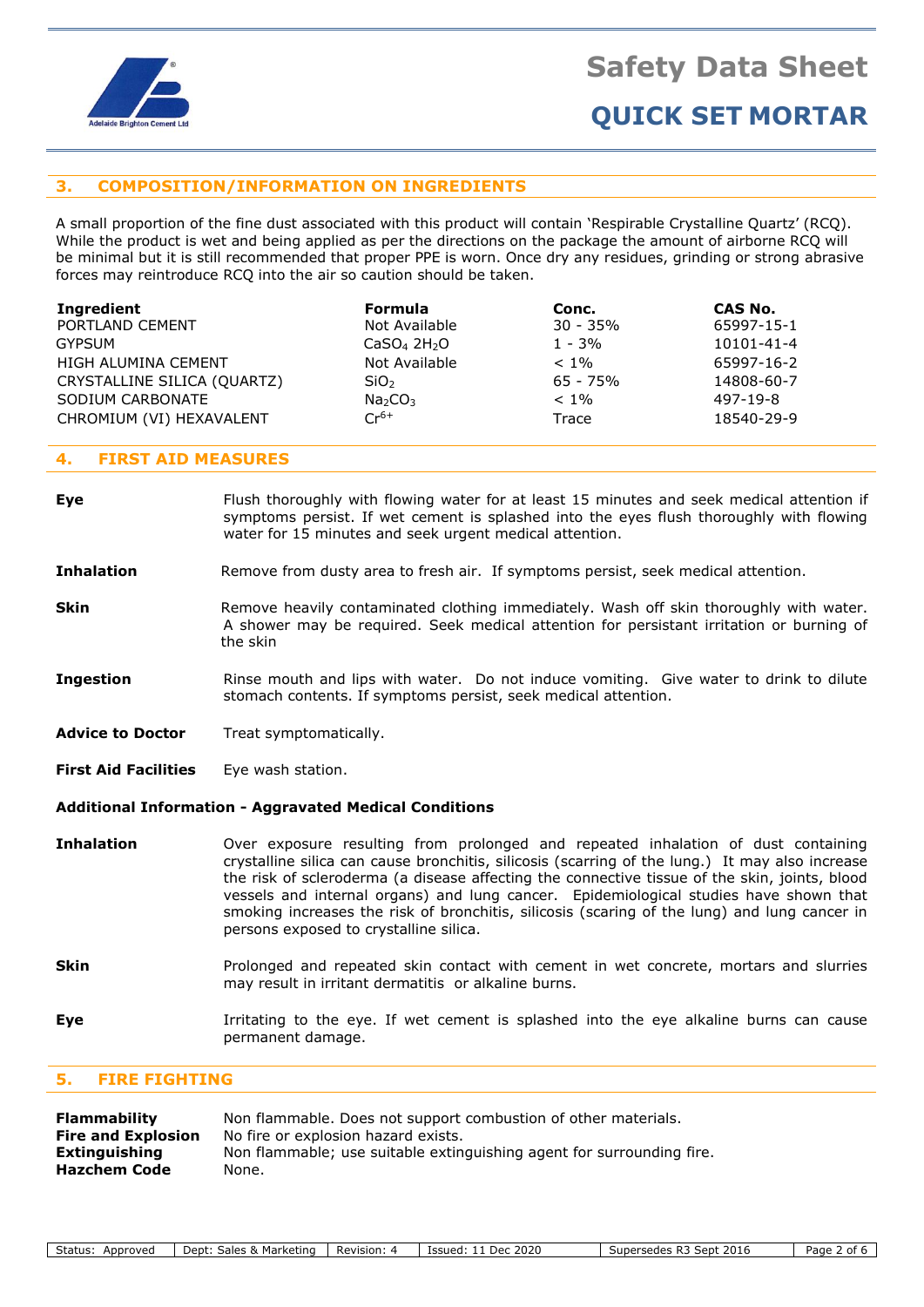

**Safety Data Sheet**

# **QUICK SET MORTAR**

# **6. ACCIDENTAL RELEASE MEASURES**

| <b>Spillage</b>   | If spilt (bulk), contact emergency services if appropriate. Wear dust-proof goggles,<br>PVC/rubber gloves, a Class P2 respirator (where an inhalation risk exists), coveralls and<br>rubber boots. Clear area of all unprotected personnel. Prevent spill entering drains or<br>waterways. Collect and place in sealable containers for disposal or reuse. Avoid<br>generating dust. |
|-------------------|--------------------------------------------------------------------------------------------------------------------------------------------------------------------------------------------------------------------------------------------------------------------------------------------------------------------------------------------------------------------------------------|
| <b>Emergency</b>  | Follow safety requirements for personal protection under Section 8 Exposure                                                                                                                                                                                                                                                                                                          |
| <b>Procedures</b> | Controls/Personal Protection.                                                                                                                                                                                                                                                                                                                                                        |

## **7. HANDLING AND STORAGE**

**Storage** Store off the floor in the original bags in a cool, dry, well ventilated area, removed from excessive moisture and heat. Ensure packages are adequately labelled, protected from physical damage and sealed when not in use.

**Handling** Quick Set Mortar is supplied in 20 kg bags and 8 kg buckets. Recognised local safe lifting methods should be used.

> Before use carefully read the product label. Use of safe work practices are recommended to avoid eye or skin contact and inhalation. Observe good personal hygiene, including washing hands before eating. Prohibit eating, drinking and smoking in contaminated areas.

**Property/** Refer to Section 13. **Environmental**

## **8. EXPOSURE CONTROLS/PERSONAL PROTECTION**

| <b>Ventilation</b>                  | Do not inhale dust/powder. Use with adequate ventilation. Where a dust inhalation<br>hazard exists, mechanical extraction ventilation is recommended. Maintain dust levels<br>below the recommended exposure standard.                                                                                                                                                                                                                                                                                                                                                                                                                                                             |
|-------------------------------------|------------------------------------------------------------------------------------------------------------------------------------------------------------------------------------------------------------------------------------------------------------------------------------------------------------------------------------------------------------------------------------------------------------------------------------------------------------------------------------------------------------------------------------------------------------------------------------------------------------------------------------------------------------------------------------|
| <b>Exposure</b><br><b>Standards</b> | CALCIUM ALUMINATE CEMENT (65997-16-2)<br>ES-TWA: 10 mg/m <sup>3</sup> (Respirable Dust)<br>CHROMIUM (VI) HEXAVALENT (18540-29-9)<br>ES-TWA: 0.05 mg/m <sup>3</sup> (Chromium VI compounds)<br>FLYASH (68131-74-8)<br>ES-TWA: 10 mg/m <sup>3</sup> (Respirable Dust)<br>GYPSUM (10101-41-4)<br>ES-TWA: 10 mg/m <sup>3</sup> (Respirable Dust)<br>PORTLAND CEMENT (65997-15-1)<br>ES-TWA: 10 mg/m <sup>3</sup> (Respirable Dust)<br>SILICA, CRYSTALLINE - QUARTZ (14808-60-7)<br>ES-TWA: 0.05 mg/m <sup>3</sup> (Respirable Dust). Under Model WHS Law adopted in most<br>Australian jurisdictions.<br>SODIUM CARBONATE (497-19-8)<br>ES-TWA: 10 mg/m <sup>3</sup> (Respirable Dust) |
| <b>PPE</b>                          | Wear dust-proof goggles and rubber or PVC gloves. Where an inhalation risk exists, wear                                                                                                                                                                                                                                                                                                                                                                                                                                                                                                                                                                                            |

a Class P2 respirator. If there is potential for prolonged and/or excessive skin contact, wear coveralls. At high dust levels, wear a Class P3 respirator or a Powered Air Purifying Respirator (PAPR) with Class P3 filter.

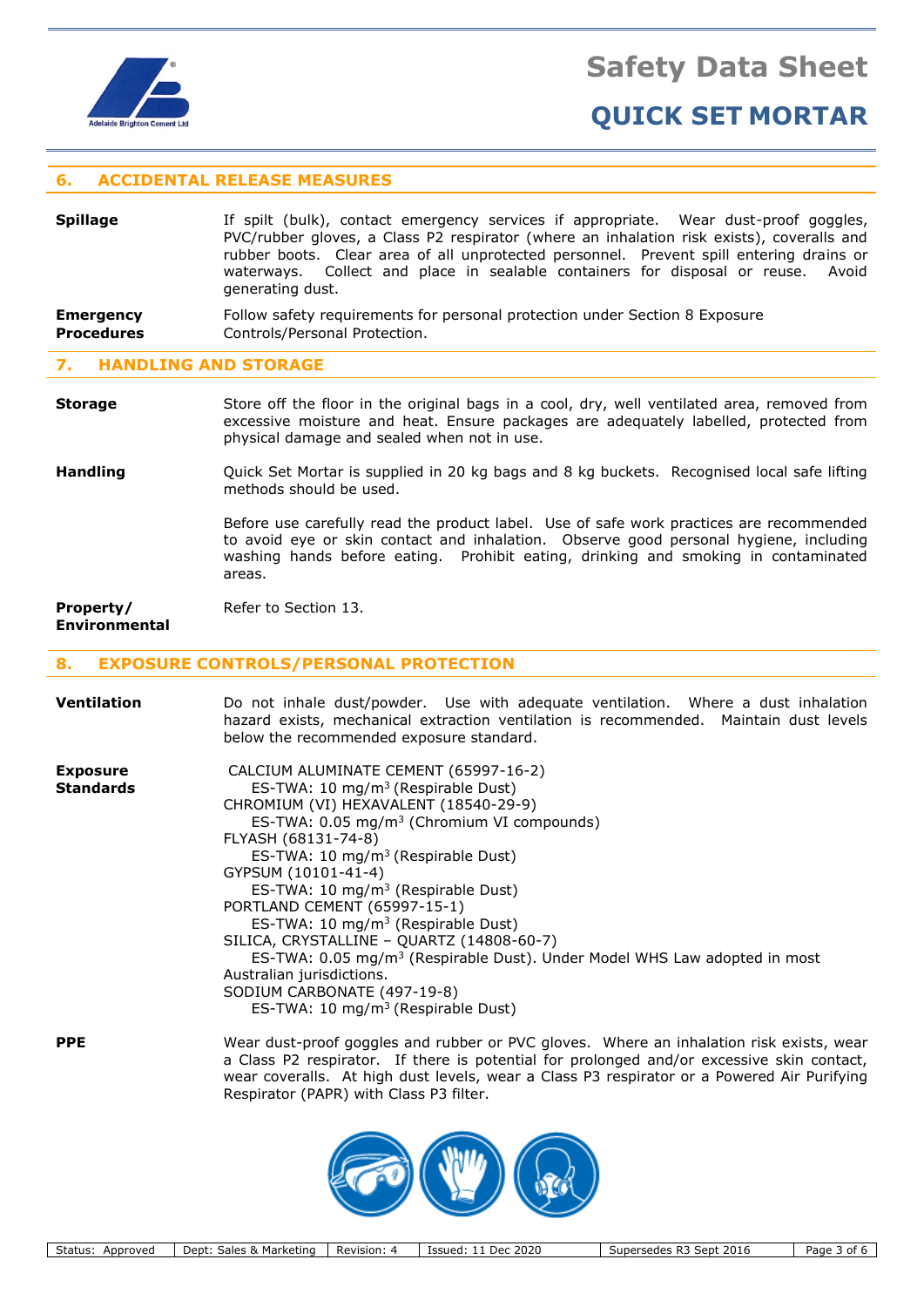

# **9. PHYSICAL AND CHEMICAL PROPERTIES**

**Particle Size** 

**Appearance A** grey cementitious mixture containing fine aggregate. **Odour** Odourless **Specific Gravity** Average Approx 2.3 **pH** Approximately 12 **12 Approximately 12 12 Approximately 12** And Available **Vapour Pressure** Not Available **Vapour Pressure** Not Available **Vapour Pressure** Mot Available **Flammability of Available Constructs Flammability**<br> **Flash Point** Not Available **Non-Flammability Constructs Vapour Density Not Available <b>Flash Point Flash Point** Not Relevant **Boiling Point Not Available 1996 Upper Explosion Limit** Mot Relevant **Not Available 1997 Upper Explosion Limit** Not Relevant **Not Available 1997 Upper Explosion Limit** Not Relevant **Melting Point Not Available <b>Lower Explosion Limit Lower Explosion Limit Evaporation Rate** Mot Available **Autoignition Temperature** Not Available **Bulk Density Construct Construct Available Bulk Density** Dry 1500 to 1700 kg/m<sup>3</sup> Compacted (cast)  $2250 - 2400$  kg/m<sup>3</sup><br>Up to 3mm

**Solubility (water)** Slight, hardens on mixing with water

# **10. STABILITY AND REACTIVITY**

| <b>Chemical Stability</b>                        | Chemically Stable                                                                                                                                                               |
|--------------------------------------------------|---------------------------------------------------------------------------------------------------------------------------------------------------------------------------------|
| <b>Conditions to Avoid</b> Keep free of moisture |                                                                                                                                                                                 |
| <b>Incompatible</b><br><b>Materials</b>          | Incompatible with oxidising agents (eg hypochlorites), ethanol, acids (eg hydrofluoric acid)<br>and interhalogens (eq chlorine trifluoride). Water contact may increase product |
| <b>Decomposition</b><br><b>Products</b>          | Unlikely to evolve toxic gases when heated to decomposition.                                                                                                                    |

### **Hazardous Reactions** None

### **11. TOXICOLOGICAL INFORMATION**

- **Acute Toxicity** No known toxicity data available for this product.
- **Eye I**rritant upon contact with dust. Over exposure may result in pain, redness, corneal burns and ulceration with possible permanent damage.
- Inhalation **Interact Interprete is a Irritating to the respiratory system, causing coughing and sneezing. Over exposure may** result in severe mucous membrane irritation and bronchitis. Hexavalent chromium is reported to cause respiratory sensitisation, however due to the trace amount present, a hazard is not anticipated under normal conditions of use. Crystalline silica can cause silicosis (lung disease) with chronic over exposure, however due to low levels present and product application, adverse health effects are not anticipated.
- **Skin I**rritating to the skin. Prolonged and repeated contact with powder or wetted form may result in skin rash, dermatitis and sensitisation.
- **Ingestion** Slightly corrosive. Ingestion may result in burns to the mouth and throat, with vomiting and abdominal pain. Due to product form, ingestion is not considered a likely exposure route.
- **Mutagenicity** Insufficient data available for this product to classify as a mutagen.
- **Carcinogenicity** DryPak Quick Set Mortar is not classified as a carcinogen by NOHSC. Crystalline silica and hexavalent chromium compounds are classified as carcinogenic to humans (IARC Group 1), however due to low levels present and product application, the criteria for classification is not met.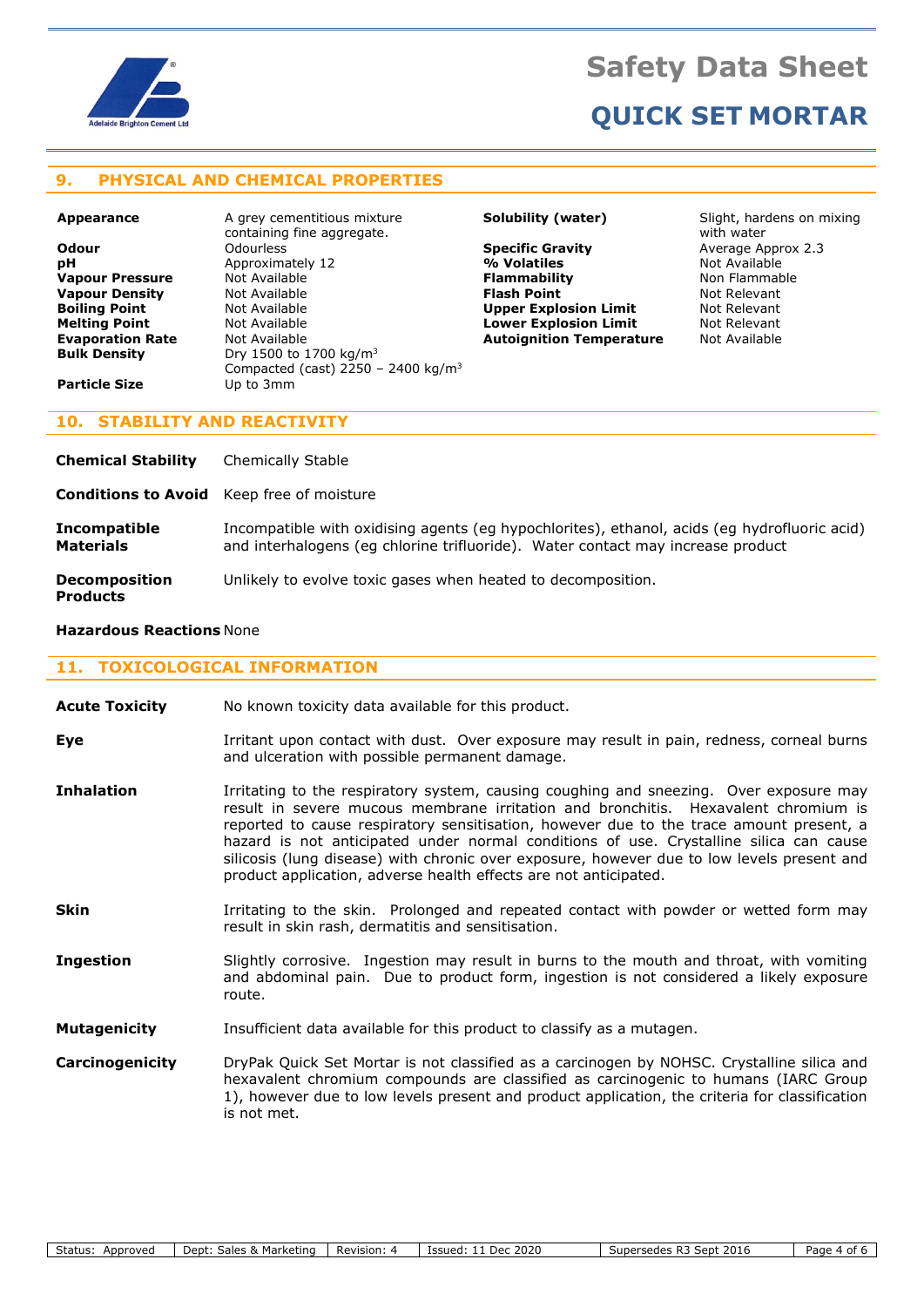

**Degradability**

# **Safety Data Sheet**

# **QUICK SET MORTAR**

# **12. ECOLOGICAL INFORMATION**

**Toxicity Product forms an alkaline slurry when mixed with water. This product is non toxic to** aquatic life forms when present in cured solid form.

**Persistence &** Product is persistent and would have a low degradability.

**Mobility in soil** A low mobility would be expected in a landfill situation.

### **13. DISPOSAL CONSIDERATIONS**

**Waste Disposal** Reuse or recycle where possible. Alternatively, ensure product is covered with moist soil to prevent dust generation and dispose of to an approved landfill site. Contact the manufacturer for additional information.

**Legislation** Dispose of in accordance with relevant local legislation. Keep out of sewer and stormwater drains.

# **14. TRANSPORT INFORMATION**

Not classified as a dangerous good by the criteria of the ADG Code.

Drivers of trucks transporting bagged product should ensure that the bags are properly restrained.

| <b>Shipping Name</b> | None Allocated |                           |                |            |                |
|----------------------|----------------|---------------------------|----------------|------------|----------------|
| UN No                | None Allocated | <b>Hazchem Code</b>       | None Allocated | Pka Group  | None Allocated |
| <b>DG Class</b>      | None Allocated | <b>Subsidiary Risk(s)</b> | None Allocated | <b>EPG</b> | None Allocated |

# **15. REGULATORY INFORMATION**

**Poison** A poison schedule number has not been allocated to this product using the criteria in the **Schedule** Standard for the Uniform Scheduling of Drugs and Poisons (SUSDP). **AICS** All chemicals listed on the Australian Inventory of Chemical Substances (AICS).

### **16. OTHER INFORMATION**

**Additional** CEMENT CONTACT DERMATITIS: Individuals using wet cement, mortar, grout or concrete **Information** could be at risk of developing cement dermatitis. Symptoms of exposure include itchy, tender, swollen, hot, cracked or blistering skin with the potential for sensitisation. The dermatitis is due to the presence of soluble hexavalent chromium.

> IARC – GROUP 1 – PROVEN HUMAN CARCINOGEN. This product contains an ingredient for which there is sufficient evidence to have been classified by the International Agency for Research into Cancer as a human carcinogen. The use of products known to be human carcinogens should be strictly monitored and controlled.

> RESPIRATORS: In general the use of respirators should be limited and engineering controls employed to avoid exposure. If respiratory equipment must be worn ensure correct respirator selection and training is undertaken. Remember that some respirators may be extremely uncomfortable when used for long periods. The use of air powered or air supplied respirators should be considered where prolonged or repeated use is necessary.